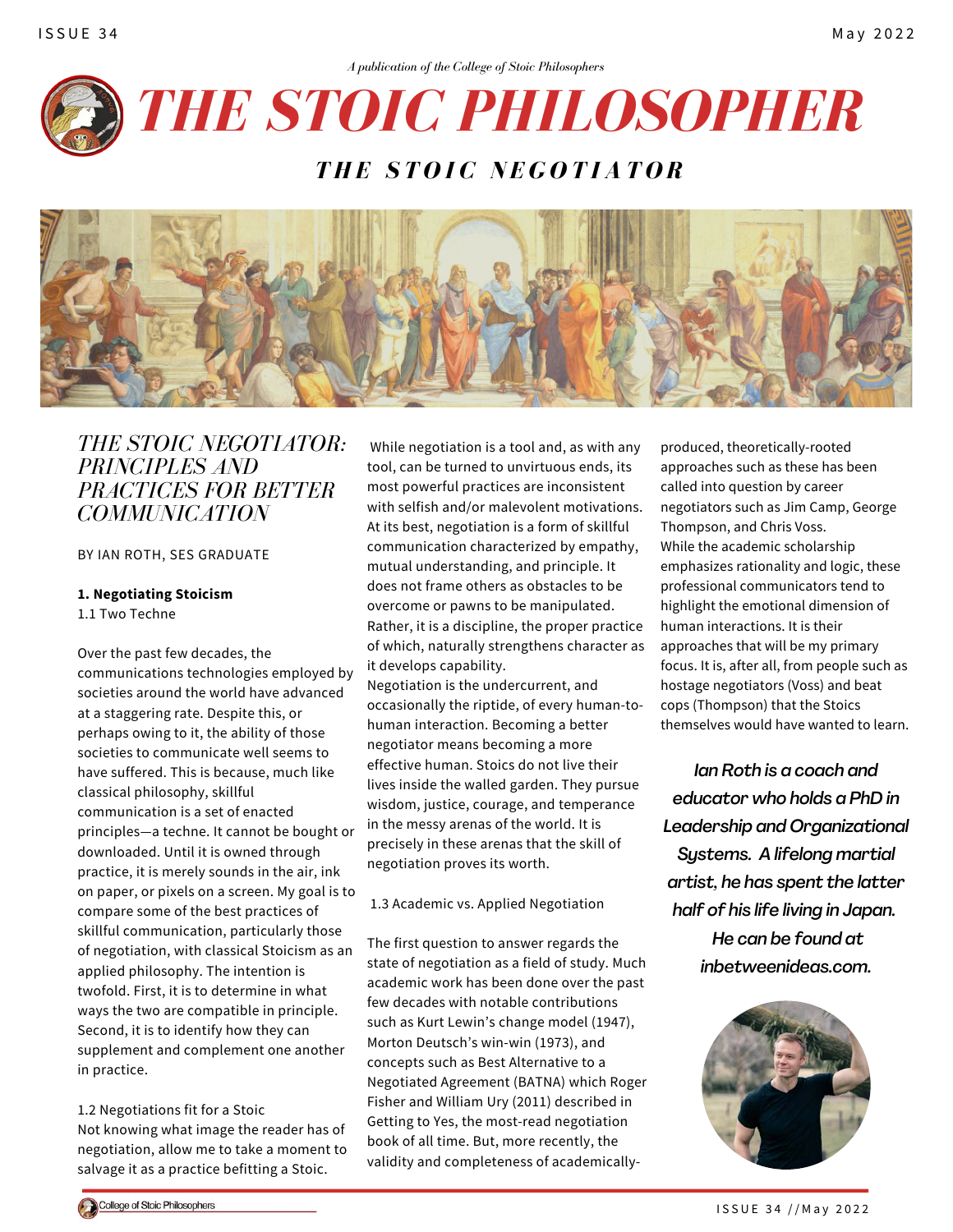Additionally, while Stoicism conceives of humans as fundamentally rational creatures, rationality is often a state achieved only after overcoming the hurdles of emotionality. This, then, is the first of the parallels we will draw between negotiation and Stoicism: they both seek to access the rationality of self or other by recognizing and addressing the emotionality that typically precedes and regularly besieges it.

#### **2. Overlapping Principles**

2.1 Emotional Control

*…make the distinction first between being in control and being controlling…. Being in control in conversations means having the ability to govern all of your behavior and thoughts to keep them natural, controlled, and calm…* (Hughes, 2017, p. 122-3).

The skilled negotiator exhibits a high degree of emotional control, but not a lack of emotion. Similarly, recognizing it as both unfeasible and unvirtuous, the Stoics did not prescribe an emotionless or non-reactive existence. Nevertheless, they maintained that, in accord with the disciplines of assent and action, emotions could be acknowledged without being indulged—they could be experienced without being overwhelming. *"We, however, may be forgiven for bursting into tears if only our tears have not flowed to excess, and if we have checked them by our own efforts"* (Seneca, 2016, p. 148). Camp makes the same point: *"I couldn't absolutely control my emotions—no one can—but I could keep them under check, I could keep them from overly influencing my actions, with carefully constructed behavioral habits"* (2002, p. 11).

This capacity is of such great importance when negotiating for several reasons. First, maintaining emotional control allows the negotiator to remain rational. "Common sense is most uncommon under pressure…. Keep your cool and you'll maintain your common sense" (Thompson & Jenkins, 2004, p. 222). This state will also prove contagious.

If a negotiator wants the other party to remain unemotional and capable of rational deliberation, they must embody this state first. Voss suggests using what he calls the "Late-Night, FM DJ Voice"—a deep, soft, slow, and reassuring tone of voice coupled with downward inflections —to project calm and reasonability, remarking that it is not what we say but *"…how we are (our general demeanor and delivery) that is both the easiest thing to enact and the most immediately effective mode of influence"* (2016, p. 31). One need not be emotionless. But regularly taking account of one's emotional state should be habitual and behavioral interventions with the power to alter that state should be wellpracticed.

Second, a negotiator with control of their emotions makes a better impression.

*Possessing the ability to control yourself, to remain calm and caring, will change your results if you do nothing else…. Having the ability to follow through and completely control yourself when needed creates a mental state that subconsciously broadcasts your confidence and personal authority* (Hughes, 2017, p. 122-3).

In addition to the presence conferred by such self-control, it makes available tools such as mirroring—repeating the other party's last one to three words with an upward inflection—which can be used to gain more information and rapidly develop rapport. The more a negotiator projects their emotions the less they will be able to reflect those of the other party.

And, third, emotional control allows the negotiator to be curious. The work of the negotiator lies, not in convincing, but in investigating. According to Camp, *"You cannot tell anyone anything…. You can only help people see for themselves"* (2002, p. 175). This is why, according to him, the negotiator's job is to understand the other party's pain so that pain can be re-presented in a way that helps the other party understand what needs to be done. To this end,

negotiators want as much information about the other party and the relevant context as they can manage. Passionate emotion is not conducive to curiosity, contributing instead to logical leaps and unfounded assumptions.

#### 2.2 Non-neediness

*"Everyone is subject to anyone who has power over what he wants or doesn't want, as one who is in a position to confer it or take it away"* (Epictetus, 2014, p. 291). The skilled negotiator neither experiences nor communicates neediness. Regardless of how the negotiation progresses, the negotiator is not bound to securing any pre-identified outcomes. Camp makes a point of distinguishing between true needs and mere desires. The former are rare and, in many cases, overlap with what Stoics identify as moral goods. The latter, translated into the Stoic vernacular, are preferred indifferents. Epictetus instructs: *"Do not tell yourself that indifferent things are necessary to you, they will no longer be so"* (qtd in. Hadot, 1998, p. 110). You may realize an outcome you prefer or you may not, and nothing of true consequence depends on it. Just as with the Stoics, the skilled negotiator does not allow desire for an outcome to compromise their character or principles.

Faced with a dispreferred outcome, the Stoic follows Marcus Aurelius' advice: *"Stick with the situation at hand, and ask, 'Why is this so unbearable? Why can't I endure it?' You'll be embarrassed to answer"* (2002, p. 108). This psychological posture gives the negotiator a position of advantage. The less attached they are to achieving any particular outcome, the more flexibility and leverage they possess.

A particularly insidious problem related to neediness arises when the negotiator's egoic needs become a factor. An example is when the negotiator's desire for selfvalidation becomes the motive force behind their behaviors. Hadot quotes Monimus saying, *"Pride is a dreadful sophist, and it is just at the moment when you think you are devoting yourself to serious matters that it enchants you the*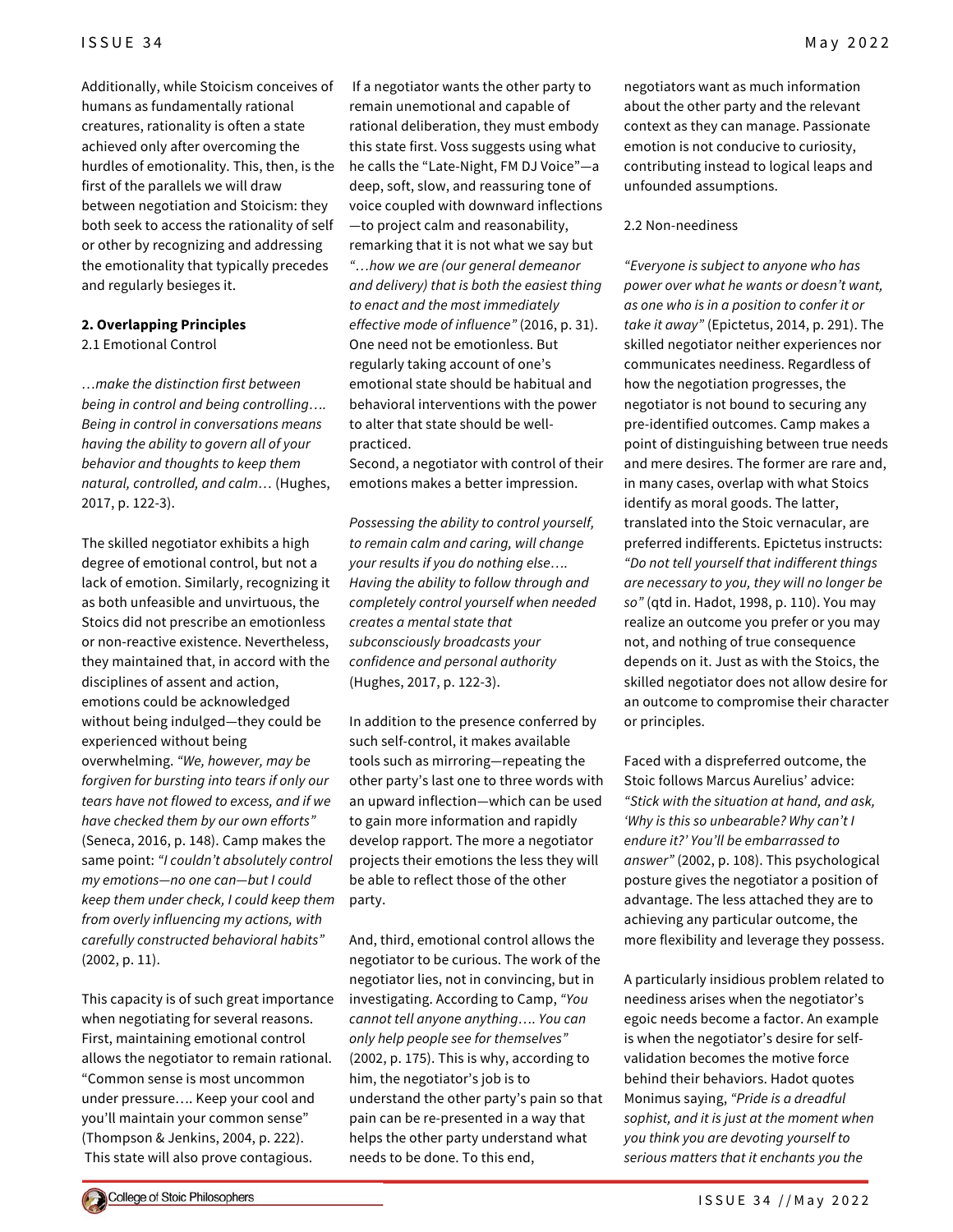*most" (*1998, p. 56). The desire to be important can make any negotiation seem serious; the seriousness of the negotiation can delude the negotiator into believing they are owed what is not under their control. Striving to decrease neediness should begin with one's own ego as this is doubtless the negotiator's most potent foe.

#### 2.3 Process-focused

Related to this non-attachment to outcomes is a focus on the quality of one's process. According to Voss, *"… negotiation is more like walking on a tightrope than competing against an opponent. Focusing so much on the end objective will only distract you from the next step…"* (2014, p. 220). For comparison, Marcus Aurelius wrote of the Stoic, "*He does only what is his to do… doing his best, and trusting that all is for the best. For we carry our fate with us—and it carries us"* (2002, p. 29). Both advise against looking ahead to potential future outcomes, instead suggesting that our resources are best channeled into skillfully enacting the process. Not only can outcome-seeking lead to errors in the present, but it can promote shortcuts and compromises, including those of the ethical kind. Only when the end is preferentially valued can it justify the questionable means used to achieve it. A Stoic would point out that these process elements are, in themselves, the most crucial, consequential of actions. "*The sage desires only that he should do what he can to the best of his ability, no more and no less, and he accepts success or failure with equal serenity because he concerns himself only with the quality of his actions, and not their results"* (Robertson, 2010, p. 235).

While the outcome of a negotiation can be more-or-less preferred, it is by its nature an external event and therefore, one which the Stoics would argue lacks the moral implications that attend any choices made in securing it. Such outcomes are, after all, largely products of uncontrollable external events. The

negotiation literature offers a complimentary argument: you cannot make moral compromises and still project the character needed to negotiate well. "*Any part of your life that isn't congruent with the image you wish to project will eventually leak out in your behavior on an unconscious level"* (Hughes, 2017, p. 121). This is the importance of integrity, which describes a person who is "*…blended into a whole, as opposed to a person of many parts, many faces, many disconnects. The word relates to the ancients' distinction between living and living well"* (Stockdale, 1995, p. 117).

The skilled negotiator focuses on the process, demonstrating skill at each stage with each behavior; the Stoic attends to the present—prosochē manifesting virtue through desire, assent, and action. Whereas Camp (2002) uses the analogy of the batter who hits more home runs by focusing on the quality of their swing, the Stoics recognize that the archer who aims and shoots with great skill may not always hit the target, but achieves something of value nonetheless. "*It is not the result, but the spirit with which you pursue your just ends that really counts"* (Stockdale, 1995, p. 73). While a sound process, enacted proficiently, will not always result in the preferred outcome, it both increases the odds and contributes to the development of both the practitioner's expertise and character.

#### 2.4 Embrace No

Related to this lack of outcomeattachment is the need to embrace "no". One of the most counterintuitive elements highlighted by master negotiators such as Camp and Voss is the power of getting the other party to say "no". "*For good negotiators, 'No' is pure gold. That negative provides a great opportunity for you and the other party to clarify what you really want…. 'Yes' and 'Maybe' are often worthless. But 'No' always alters the conversation*" (2017, p. 75).

"No" is the beginning of the negotiation

because, as Camp (2002) points out, it provides the other party with the feeling of being in control, able to avoid unwanted outcomes and, thus, safe to explore the possibilities—a core factor contributing to the quality of a negotiation. Get "no" out of the way early and invite it often to reinforce the feeling in the other party that they are leading the negotiation rather than being bullied or tricked. Voss (2017) suggests encouraging "no" with wellworded questions such as, "Have you given up on working this out?" or "Would it be crazy to think we can find something that works for everyone?" But the core of this skill lies in appreciating that "no" often creates more possibilities than "yes".

This principle connects to Stoicism in two ways. First, there is the degree of imperturbability needed to apply it. Seeing external events for what they are—as mere indifferents—helps lighten the impact of hearing "no" when your desire is for "yes". "…no one is master over another person's choice" (Epictetus, 2014, p. 274). Second, one function of eliciting and inviting "no" is to satiate the other party's emotional needs. Once they feel in control, you can begin speaking to their rational mind. This is a strategy for aiding the other party's rationality while improving the relationship.

### 2.5 Take Care of the Other Party

"*He keeps in mind that all rational things are related, and that to care for all human beings is part of being human"* (Aurelius, 2002, p. 29). A good negotiator takes care of the other party in two ways, by making them feel alright throughout the process, and by seeking out agreements that will strengthen the relationship moving forward. Embracing "no" is one way to contribute to the first of these. A second is offered by both Hughes (2017) and Camp (2002) who suggest that the negotiator take the extra step of making themselves seem not okay. This allows the other party to enjoy the relative well-being associated with being the more okay of the concerned parties. Steps to achieve this might include appearing unprepared or adopting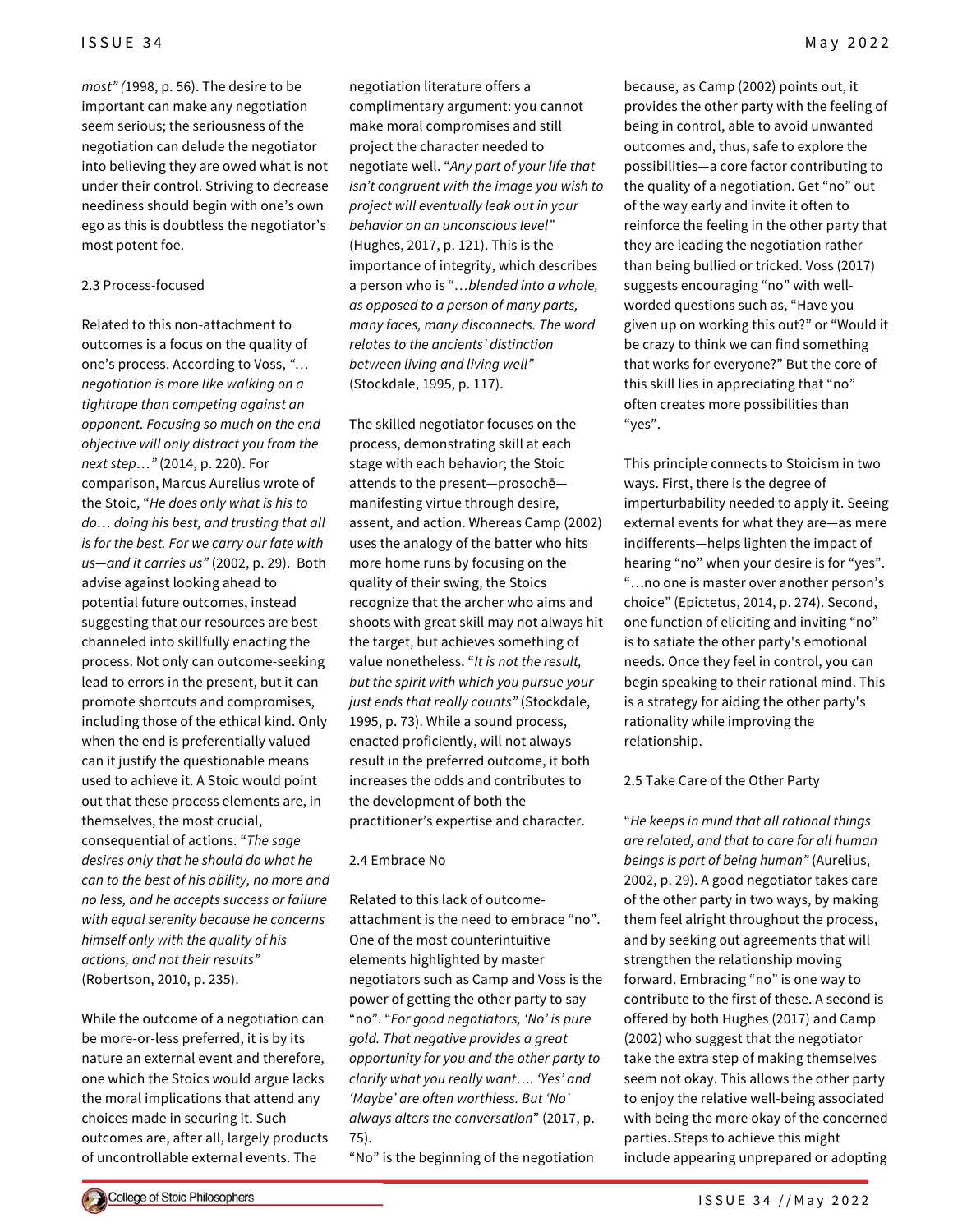a slightly unkempt appearance. The goal is not to deceive the other party, but to help them feel comfortable. "*If you want to make progress, put up with being thought foolish and silly with regard to external things, and don't even wish to give the impression of knowing anything about them"* (Epictetus, 2014, p. 290).

This was an indispensable element of Socrates' toolkit as he professed ignorance about topics in one breath only to ask incisive questions about them in the next. The goal is to avoid the interaction becoming a contest of who is right. "*…one of the worst habits you can fall into when drawn into a verbal confrontation is to switch to a speech or debate mode" (*Thompson & Jenkins, 2004, p. 61). The most reliably lasting effect of showing someone that they are wrong and you are right is the negative association you have attached to yourself. All you have convinced them of is to avoid speaking with you again. The skilled negotiator wants the other party's ego to be safe and satisfied.

The other party's comfort and satisfaction also rely, perhaps more than any other factor, on their feeling heard. Listening is not enough, nor is genuinely hearing them—they must feel that you have heard them. This requires empathy. "*…staying calm in the middle of conflict, deflecting verbal abuse, and offering empathy in the face of antagonism. If you cannot empathize with people, you don't stand a chance of getting them to listen to you…"* (Thompson & Jenkins, 2004, p. 67). Empathy is at the core of the systems being discussed here. It is how bridges are initially built, how relationships are maintained, and how acceptable outcomes are identified. Developed based on findings from realworld hostage negotiations, the Behavioral Change Stairway Model (Vecchi et al, 2005) depicts this process. This version has been modified to depict how Stoicism can support the process depicted.

The second way in which the skilled negotiator takes care of the other party



Model (BCSM) for Stoics

is in the final terms they pursue. A deal that leaves the other party feeling fleeced may feel like a win at first, but even excepting the virtue concerns of a Stoic, the negotiator must consider how this outcome will affect their relationship with the other party. "*We were born to work together like feet, hands, and eyes, like the two rows of teeth, upper and lower. To obstruct each other is unnatural. To feel anger at someone, to turn your back on him: these are obstructions"* (Aurelius, 2002, p. 17). Negotiating such that the concerned parties—complementary parts that they are—are left unable to work together would ultimately serve no one. Every negotiation should leave the relationship in a better place. In such cases, the negotiator and the Stoic can be sure of improving both their standing and their character.

#### 2.6 Accusation Audit

The next principle can be effectively summarized by Epictetus: "*If someone reports to you that a certain person is speaking ill of you, don't defend yourself against what has been said, but reply instead, 'Ah yes, he was plainly unaware of all my other faults, or else those wouldn't have been the only ones that he mentioned"* (2013, p. 298). Voss (2017) calls this an "accusation audit" and suggests it be used to preempt all the negative characterizations the other party might level at you or your position. If, for example, the negotiator backed out of a previous agreement, they might begin by saying, "I know you probably think I'm totally unreliable." Doing this accomplishes several things. It demonstrates consideration for the

other party and their perspective while taking away the weapons they might otherwise have used. It places the negotiator at a seeming disadvantage, allows the other party to feel in control, and invites them to come to the defense of the negotiator—inviting a "no". It puts out in the open elements that would have otherwise been functioning in the background, shining light on how they are influencing the process.

The negotiator is thus able to better account for them, and even to get them working in his or her favor. *"When you've decided that you ought to do something and are doing it, never try to avoid being seen to do it, even if most people will probably view it with disapproval"* (Epictetus, 2014, p. 299). Running from how the other party perceives you only confirms that perception. Preempt the characterization to nullify it.

As the word "audit" suggests, the negotiator must be thorough. They would be best served adhering to the Stoic maxim that, "*If something is right or wrong, good or bad, then there are no degrees of goodness…. All bad actions are equally bad… no matter how serious or trivial they may appear to be"* (Sellars, 2004, p. 112). And, in cases where the negotiator is not thorough enough, the other party can, with the right mindset, become a valued resource. "*One should pay attention to one's enemies, for they are the first to detect one's errors"* (Laertius, 1853, p. 221).

Being process- rather than outcomefocused drives the Stoic and the negotiator to value opportunities for improvement more than routes to victory. Neither skilled negotiators nor practicing Stoics retreat from their flaws. Rather, they seek them out. If you have little to offer, say "I have an offer that probably won't interest you".

If you need to make an unreasonable request, begin with "I need to ask for something that you'll never agree to". "*The impediment to action advances action. What stands in the way becomes the way"* (Aurelius, 2002, p. 60).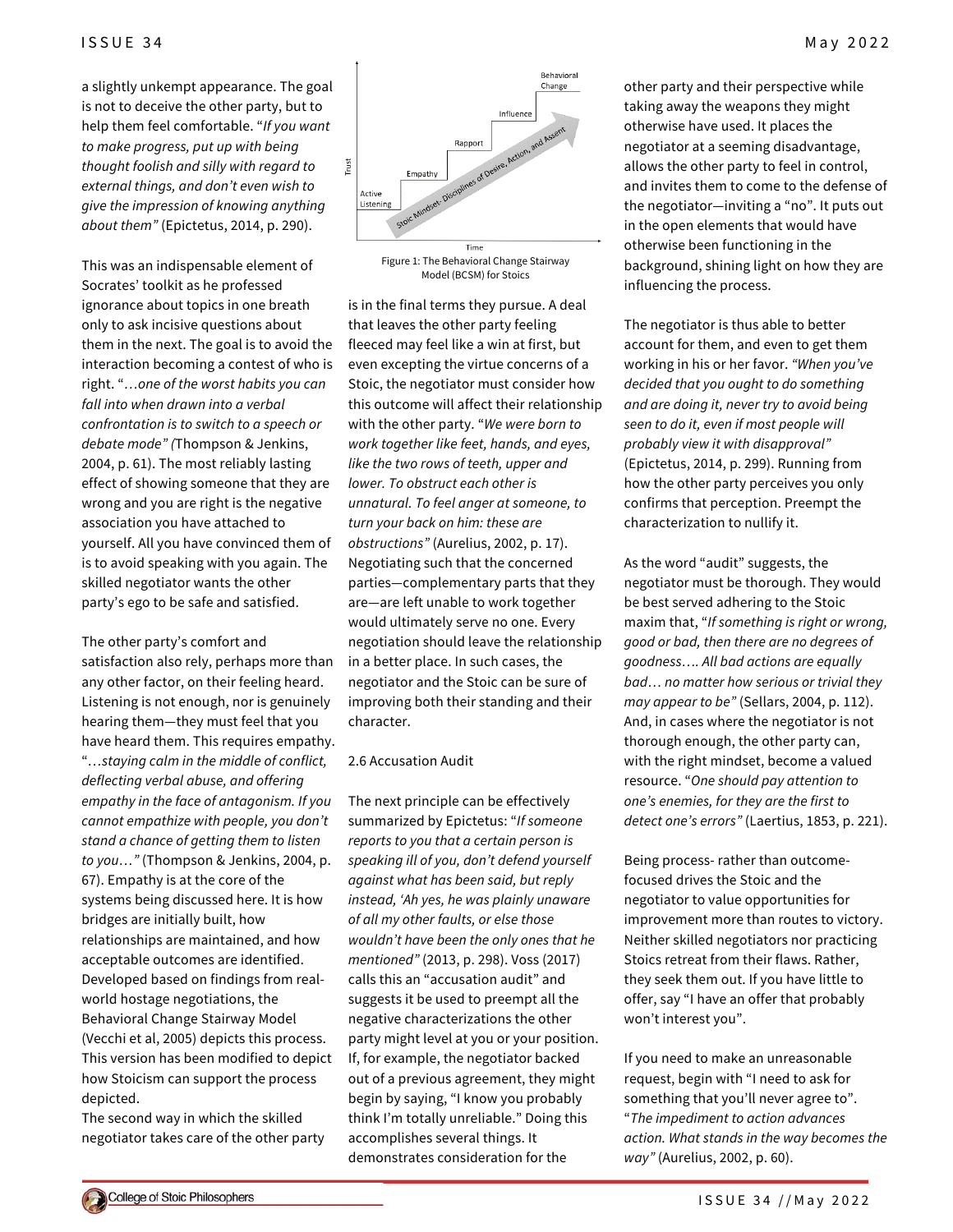#### 2.7 Questions & Listening

"*Negotiation is not an act of battle; it's a process of discovery*" (Voss, 2017, p.47). One would be hard pressed to find a better exemplar of this principle than Socrates. The core of negotiation is not speaking, but humbly asking questions and listening with genuine curiosity to the answers. "*Remain silent for the most part, or say only what is essential, and in few words"* (Epictetus, 2014, p. 297). The mindset is that of a detective seeking to discover everything that is both relevant and hidden. But, this requires a type of skilled listening that must be cultivated.

*Listening is not a natural act. It is highly artificial and artistic…. Listening is not the opposite of talking…. The opposite of talking is more like waiting to interrupt. Active listening is a highly complex skill that has four different steps: Being open and unbiased, hearing literally, interpreting the data, and acting"* (Thompson & Jenkins, 2002, p. 115).

At the core of such listening is dedicated attention, because the negotiator needs to hear more than what is said—they need to hear what is meant. "*Never react to what people say. React to what they mean. Just remember: People hardly ever say what they mean*" (Thompson, p. 119). This is consistent with Stoic teachings since reacting to the other party's words without consideration would violate the discipline of assent. "*Try above all, then, not to allow yourself to be carried away by the impression…"* (Epictetus, 2014, p. 292). And listening with the intent to understand and empathize requires hearing the message through the words, a feat of dedicated attention. Strive to "…*make your sole and all-encompassing focus the other person and what they have to say"* (Voss, 2017, p. 47). Listen with prosochē: "…*is there anything whatever in life that is done better by those who remain inattentive?"* (Epictetus, 2014, p. 273).

As Socrates demonstrates, discovering more about the other party—about their

position, motivations, beliefs, etc.—will often lead to their making your case for you. His dialogues provide templates for this process. He asks because he is curious. He listens because he wants to know. He paraphrases the other party's points to their expressed satisfaction because he does not wish to misrepresent or manipulate. One exchange at a time, he allows the other party to paint a picture of their own lack of understanding.

The negotiator seeks something similar. "*Your adversary in any negotiation must have a vision before they can ever take action…. No vision, no action…. But what, exactly do we need a vision of? Pain. This is what brings every adversary in every negotiation to the table*" (Camp, 2002, p. 159). This is the pain associated with a thus far unrealized desire for change—whatever is seen as the current or future problem. Ensuring the comfort of the other party, asking genuine questions, and making them feel heard will often lead to their painting a picture of this pain for the negotiator. The result is a blueprint for how the negotiator can provide value, build trust, and influence behavior. Whereas Socrates left people wiser, the skilled negotiator leaves them in less pain.

### **3. Principles in Practice**

Stoicism makes such a good partner for negotiation, not only because of how their principles overlap, but because of the gaps the former is able to fill. As with most worthwhile practices, those of negotiation are conceptually simple but slippery in practice. Paraphrasing the position of someone with whom you disagree or empathizing with someone who is insulting you are technically uncomplicated behaviors. But, at those times when they would be most beneficial, they can feel nearly impossible to remember and/or to do. "…*in theory, there is nothing to restrain us from drawing the consequences of what we have been taught, whereas in life there are many things that pull us off course"* (Epictetus, 2014, p. 56). While

the authors whose works we have explored do a wonderful job explaining what a good negotiator does, on the topic of how one goes from being a novice to possessing any level of skill whatsoever, they are largely silent. As a philosophy that can only be understood when it is lived, Stoicism has much to offer on this point.

#### 3.1 Premeditatio Malorum

"…*the proper course with every kind of fear is to think about it rationally and calmly, but with great concentration, until it becomes completely familiar"* (Russell, 1930, p. 60). The best way to desensitize oneself to a given stimulus is to experience it. Unfortunately, most people are not afforded the option to engage in an egochallenging negotiation whenever we like. Were the practitioner able to choose the time and place, both the equanimity they could bring and the exposure over time would lead to the rapid development of many of the skills outlined above. This is where the practitioner can employ premeditatio malorum, or philosophical premeditation, wherein "…*we imagine in advance various difficulties, reversals of fortune, sufferings, and death"* (Hadot, 2002, p. 137). From Seneca, *"We must see to it that nothing takes us by surprise. And since it is invariably unfamiliarity that makes a thing more formidable than it really is, this habit of continual reflection will ensure that no form of adversity finds you a complete beginner*" (2004, p. 198). For example, making the experience of being told "no" by the other party an object of repeated premeditatio malorum visualization can help inure the practitioner to the word's capacity for exciting the passions. Treating the potential consequences of a "no" as though they were a stalwart companion will help the practitioner accept the possibility of those consequences, thereby dampening the feeling that they are best avoided. "*By anticipating certain kinds of abuse and questions… I have taken those weapons away from my opponent*" (Thompson p. 142).

Premeditatio malorum is also well suited for making effective communication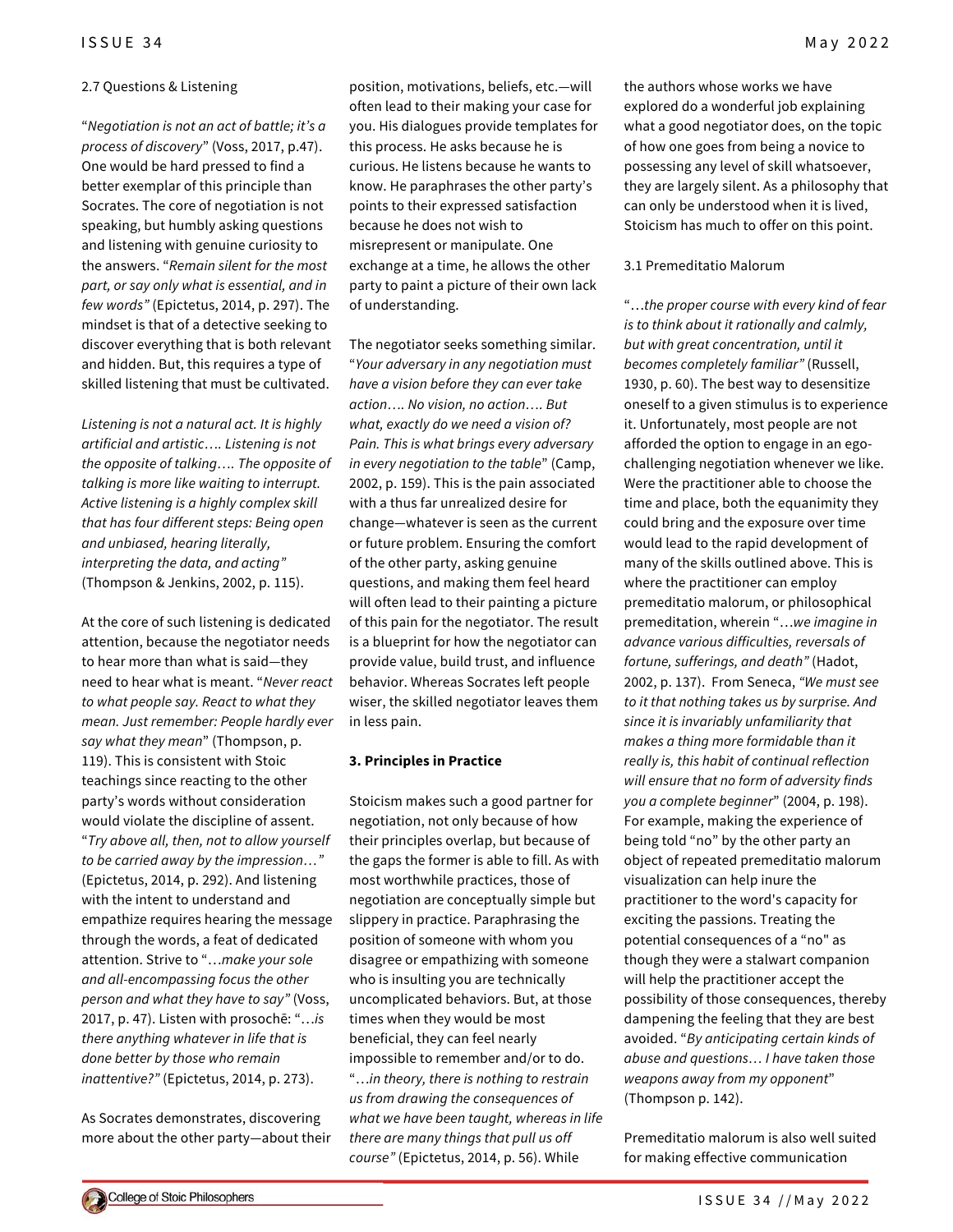practices, such as those described above, into habitual ones. Using it to run through the kinds of interactions in which you struggle to respond skillfully such that you reinforce the behaviors you hope to employ is not only effective, it is low-cost and even lower stakes.

Finally, premeditatio malorum employed as the Stoics used it—to become intimately acquainted with illness and death— "…*transforms our way of acting in a radical way, by forcing us to become aware of the infinite value of each instant"* (Hadot, 2002, p. 137). The implications for negotiation lie in the mindset of the negotiator.

*Gratitude is the most powerful feeling you can have…. The depth to which you become grateful will eventually change the way you converse with subjects; you will become able to see past their social masks and gain the ability to think deeply about their demeanors and backgrounds* (Hughes, 2017, p. 126).

Internalizing the finitude of one's individual existence grants every moment infinite value. Gratitude is influence earned through reflection. "… *we transform our lives by transforming the habitual dispositions of our souls*" (Sellars, 2004, p. 36).

3.2 The Use of Impressions

"*Every difference that there can be between one person's psychology and another person's psychology can be accounted for entirely in terms of the patterns of assents that they each make*" (Brennan, 2005, p. 52). One of Stoicism's core armaments is the habit of separating impressions—perceptions and the pre-conscious judgments that attend them—from the giving of assent to those impressions. This habit is of the utmost importance for the negotiator whose skill depends largely on 1) detecting meaning through a veil of words, and 2) assenting only to interpretations of that meaning that support the process. "*Every situation… presents just another instance in an*

*infinite series of variations on the same fundamental question…'What use am I making of my impressions right now?'"* (Robertson, 2010, p. 159). The negotiator who readily assents to initial impressions based on what was said, without reflecting on the validity of those impressions or their capacity to disturb or derail the process, demonstrates a lack of skill and proper attention.

"*Like seeing roasted meat and other dishes in front of you and suddenly realizing: This is dead fish. A dead bird. A dead pig. Or that this noble vintage is grape juice, and the purple robes are sheep wool dyed with shellfish blood"* (Aurelius, 2002, p. 70-1). Just as the Emperor sees through the trappings by questioning initial impressions, the negotiator must see through the other party's obfuscations and misdirections to the raw message underneath. Rosenberg suggested that the essence of any communication can be classified as either "please" or "thank you"—as an expression of pain or gratitude. "*… latching onto things and piercing through them, so we see what they really are. That's what we need to do all the time*…" (Aurelius, 2002, p. 71). The negotiator who hears the essence of each communication will not feel insulted or become impatient, but will be capable of both rational and empathetic communication.

### 3.3 View from Above

In the development of a negotiator, the View from Above serves several crucial purposes. First, it promotes emotional detachment, allowing the negotiator to remain more objective and rational than otherwise. Well-cultivated, this practice allows the negotiator to identify with something grander, "…*cultivating a new perspective on the world that tries to see things from the point of view of Nature as a whole rather than merely from one's own limited perspective"* (Sellars, 2006, p. 126). Thereby, the negotiator occupies a powerful psychological position, that of the emissary. "*When you speak, you are a mouthpiece, a representative. You*

*do not represent your own ego. Remember, the more ego you show, the less power you have over other people"* (Thompson & Jenkins, 2004, p. 107).

Second, it prevents outcome fixation by reminding the negotiator of the much larger system in which the negotiation is taking place. Remembering how tiny and finite each of our existences ultimately are helps to put the gravity of any possible negotiated outcomes into perspective. "*Our lifetime is so brief…. Nothing to get excited about. Consider the abyss of time past, the infinite future. Three days of life or three generations: what's the difference*?" (Aurelius, 2002, p. 49).

Third, it broadens the negotiator's field of possibility, preventing him or her from narrowly understanding what is being negotiated and the ways in which the issue might be resolved. *"Great negotiators are able to questions the assumptions that the rest of the involved players accept on faith or in arrogance, and thus remain more emotionally open to all possibilities, and more intellectually agile to a fluid situation*" (Voss, 2017, p. 25). Negotiation gurus Fisher and Ury (2011) suggest four principles of negotiation: separate people from the problem, focus on interests rather than positions, invent options for mutual gain, and base agreements on objective criteria. Practicing the View from Above supports the negotiator in applying each of these principles. It allows for an expanded and more objective understanding of context without which it is easy to get lost in winning battles that can cost the war.

### 3.4 Determinism

The Stoic doctrine of determinism also has a place in the negotiator's repertoire, first as a supporting orientation for the development of non-neediness: whatever the outcome, it is the only possible outcome and the necessary one as well. "*Don't seek that all that comes about should come about as you wish, but wish that everything that comes about should come about just as it does*…" (Epictetus, 2014, p. 289). The negotiator who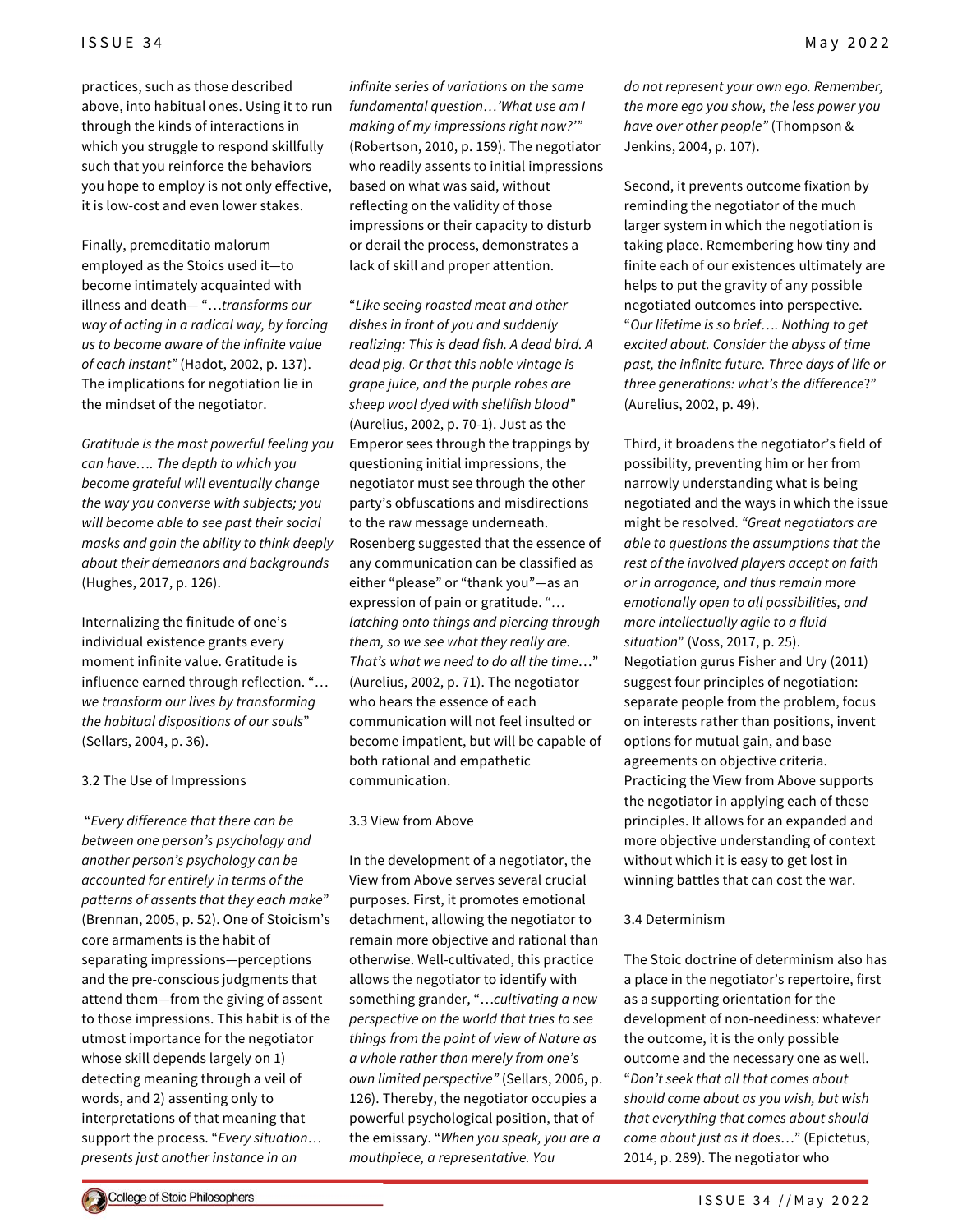embodies amor fati—love of fate exudes gratitude, embraces "no", and demonstrates great responsiveness.

But a deterministic outlook offers another, equally important benefit. "*Contemplating psychological determinism is a key means of developing human empathy"* (Robertson, 2010, p. 240). The negotiator who accepts that people can only have behaved as they did will find no basis for anger or resentment.

*To feel affection for people even when they make mistakes is uniquely human. You can do it, if you simply recognize: that they're human too, that they act out of ignorance, against their will, and that you'll both be dead before long. And, above all, that they haven't really hurt you. They haven't diminished your ability to choose* (Aurelius, 2002, p. 88-89).

### 3.5 Daily Audit

Taking time at the end of each day to review how you behaved will help you to identify the triggers that consistently knock you out of the desired mindset. When journaling, it is important not only to note the behavior you are concerned with, but also the mental state you were in, including any emotional elements, when you behaved thus. As the practitioner uncovers their triggers and insecurities, these may resolve themselves merely owing to exposure. If not, targeted journaling interventions can also help. One powerful intervention that combines well with journaling is naming the troublesome mental states as you would a pet. Once the state has a name, it becomes easier to recognize and respond to. "*Build your trigger guard. Make a list of your most harmful weaknesses. Then name them. Give each a little tag and pin it wriggling to the wall of definition. Then you own them*" (Thompson, p. 106).

This approach can further be strengthened by preloading your decisions using "action triggers". For

these to be effective they need to be specific, containing both a triggering event and a desired response (Heath & Heath, 2010). An example would be, "Next time (my boss suggests that I could have done something better), instead of (defending myself) I will (accurately summarize his position)". Written statements such as these may work the first time, but this should not be the expectation. Just as Marcus Aurelius did, repetition of key points and principles should be embraced. "*One way to assimilate information is to write it out a number of times…"* (Sellars, 2004, p. 46). It is important, as well, to write with care. Hadot points out that, *What counts is the reformulation: the act of writing or talking to oneself, right now, in the very moment when one needs to write…. The act of composing with the greatest care possible: to search for that version which, at a given moment, will produce the greatest effect, in the moment before it fades away, almost instantaneously, almost as soon as it is written. Characters traced onto some medium do not fix anything: everything is in the act of writing* (1998, p. 51).

The result of such rigorous journaling is that the writer spends more time with each line, mentally rolling it around, buffing it, and distilling it. This, in combination with the act of physically writing it out, serves to more deeply imprint each line on its author. The pen and page are the whetstone of the mind —properly used they maintain and sharpen the mental faculties.

### 3.6 The Dichotomy of Control

At the center of Stoic practice lies the realization that, *"Some things are within our power, while others are not*" (Epictetus, 2014, p. 287). Habitually asking "Is this under my control?" and adjusting one's mental posture according to the answer is a change that offers systemic benefits to the negotiator's capabilities. Staying on top of the internal or external nature of events allows the negotiator to focus their efforts where they are guaranteed

to gain purchase: on the things within their control. Developing a tolerance and, eventually, an appreciation for the vicissitudes of negotiation is how neediness can best be curtailed, how "no" can be welcomed, how the process can supersede the outcome. *"The birth of my ability to communicate came in my acceptance of the fact that I was the problem*" (Thompson, 2004, p. 94). A negotiator can only do their best if they remain focused on the moves available to them. And success filtered through the lens of the Dichotomy of Control is never determined by external events. *"You can be invincible if you never enter a contest in which the victory doesn't depend on you*" (Epictetus, 2014, p. 292).

## **4. Conclusion**

Stoicism provides the negotiator with two paths whereby to supplement his or her practice. First, many of the central principles of negotiation overlap with those of Stoicism. Such overlaps offer more than mere reiteration. Seriously explored, they can deepen the negotiator's understanding, offering different insights and fresh perspectives based on ancient wisdom. Second, Stoicism is a practice whose principles are incomplete when divorced from the methods whereby their skillful application is pursued. As this essay has detailed, many of these methods are immediately applicable to the development of negotiation skill.

For the dedicated Stoic, negotiation is a tool. It is not manipulative or covetous by nature; as with all things of moral consequence, these are internal elements that may find expression through the medium of negotiation. For those committed to the virtues of wisdom, justice, courage, and temperance, negotiation offers great opportunities. Its skilled use requires, by turns, each of these virtues while serving to magnify the influence they enjoy in the world. But none of this happens without action. Both the negotiator and the Stoic are forged in the market, the court, and the arena.

*…our powers can never inspire in us implicit faith in ourselves except when many difficulties have confronted us on this side and on that… no prizefighter can go with high spirits into the strife if he has never been beaten black and blue… who, as often as he falls, rises again with greater defiance than ever* (Seneca, 2016, p. 25).